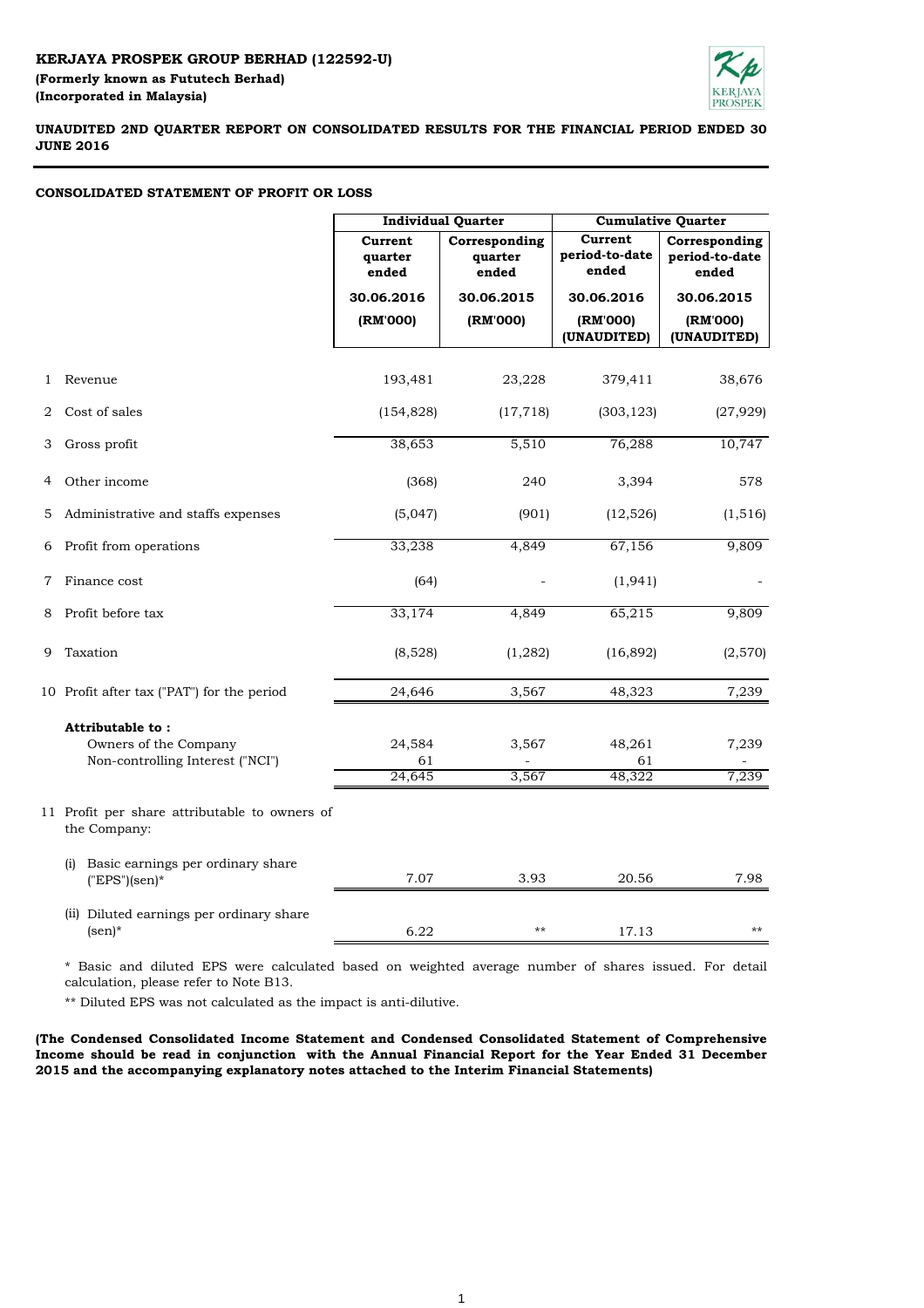

**UNAUDITED 2ND QUARTER REPORT ON CONSOLIDATED RESULTS FOR THE FINANCIAL PERIOD ENDED 30 JUNE 2016**

# **CONSOLIDATED STATEMENT OF PROFIT OR LOSS AND OTHER COMPREHENSIVE INCOME**

|   |                                            | <b>Individual Quarter</b>                             |                                                             | <b>Cumulative Quarter</b>                                                   |                                                                                   |
|---|--------------------------------------------|-------------------------------------------------------|-------------------------------------------------------------|-----------------------------------------------------------------------------|-----------------------------------------------------------------------------------|
|   |                                            | Current<br>quarter<br>ended<br>30.06.2016<br>(RM'000) | Corresponding<br>quarter<br>ended<br>30.06.2015<br>(RM'000) | Current<br>period-to-date<br>ended<br>30.06.2016<br>(RM'000)<br>(UNAUDITED) | Corresponding<br>period-to-date<br>ended<br>30.06.2015<br>(RM'000)<br>(UNAUDITED) |
|   |                                            |                                                       |                                                             |                                                                             |                                                                                   |
|   | 1 PAT for the period                       | 24,645                                                | 3,567                                                       | 48,322                                                                      | 7,239                                                                             |
| 2 | Other Comprehensive Expense:               |                                                       |                                                             |                                                                             |                                                                                   |
|   | - Foreign currency translation differences | 22                                                    | (6)                                                         |                                                                             | (8)                                                                               |
| 3 | Total comprehensive income for the period  | 24,667                                                | 3,561                                                       | 48,322                                                                      | 7,231                                                                             |
|   | Attributable to:                           |                                                       |                                                             |                                                                             |                                                                                   |
|   | Owners of the Company                      | 24,606                                                | 3,561                                                       | 48,261                                                                      | 7,231                                                                             |
|   | Non-controlling Interest ("NCI")           | 61                                                    |                                                             | 61                                                                          |                                                                                   |
|   |                                            | 24,667                                                | 3,561                                                       | 48,322                                                                      | 7,231                                                                             |

**(The Condensed Consolidated Income Statement and Condensed Consolidated Statement of Comprehensive Income** should be read in conjunction with the Annual Financial Report for the Year Ended 31 December 2015 and the **accompanying explanatory notes attached to the Interim Financial Statements)**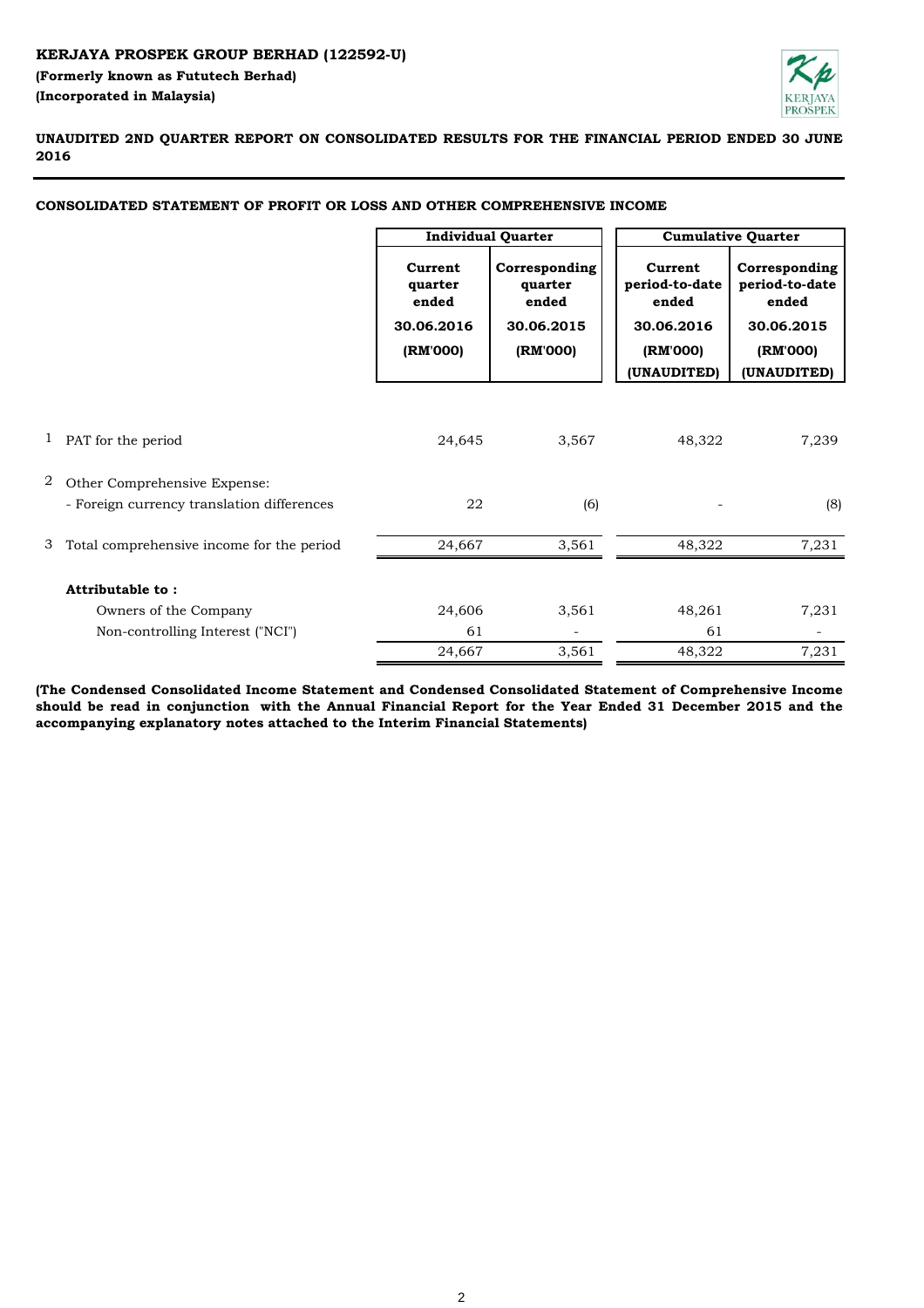# **KERJAYA PROSPEK GROUP BERHAD (122592-U)**

**(Formerly known as Fututech Berhad) (Incorporated in Malaysia)** 



**UNAUDITED 2ND QUARTER REPORT ON CONSOLIDATED RESULTS FOR THE FINANCIAL PERIOD ENDED 30 JUNE 2016**

#### **CONSOLIDATED STATEMENT OF FINANCIAL POSITION**

|                                                             | As at<br>30.06.2016<br>(RM'000)<br>(UNAUDITED) | As at<br>31.12.2015<br>(RM'000)<br>(AUDITED) |
|-------------------------------------------------------------|------------------------------------------------|----------------------------------------------|
| <b>ASSETS</b>                                               |                                                |                                              |
| <b>Non Current Assets</b>                                   |                                                |                                              |
| Property, Plant and Equipment                               | 68,917                                         | 6,893                                        |
| <b>Investment Properties</b>                                | 5,920                                          | 3,725                                        |
| Other Investments                                           | 43                                             | 43                                           |
| Intangible Assets                                           | 25                                             | 31                                           |
| Goodwill                                                    | 353,134                                        |                                              |
| <b>Trade Debtors</b>                                        | 85,189                                         | 7,656                                        |
| Deferred tax assets                                         | 1,965                                          |                                              |
|                                                             | 515,193                                        | 18,348                                       |
| <b>Current Assets</b>                                       |                                                |                                              |
| Inventories                                                 | 43,420                                         | 45,916                                       |
| <b>Trade Debtors</b>                                        | 184,676                                        | 66,627                                       |
| Accrued billings due to property development                | 6,371                                          | 9,141                                        |
| Other Debtors, Deposits and Prepayments                     | 21,412                                         | 6,504                                        |
| <b>Tax Recoverables</b>                                     | 145                                            | 73                                           |
| <b>Fixed Deposits</b>                                       | 90,690                                         |                                              |
| Cash and Bank Balances                                      | 43,656                                         | 11,796                                       |
|                                                             | 390,370                                        | 140,057                                      |
| <b>TOTAL ASSETS</b>                                         | 905,563                                        | 158,405                                      |
| <b>EQUITY AND LIABILITIES</b>                               |                                                |                                              |
| <b>Equity Attributable to Equity Holders of the Company</b> |                                                |                                              |
| Share Capital                                               | 253,417                                        | 45,861                                       |
| Share Premium                                               | 328,986                                        | 375                                          |
| <b>Other Reserves</b>                                       | 296                                            | 296                                          |
| Redeemable Convertible Preference Shares ("RCPS")           | 36,523                                         |                                              |
| <b>Accumulated Profit</b>                                   | 110,048                                        | 61,787                                       |
|                                                             | 729,270                                        | 108,319                                      |

| <b>Non-controlling Interest</b> | 36.     | -       |
|---------------------------------|---------|---------|
| Total Equity                    | 729.631 | 108,319 |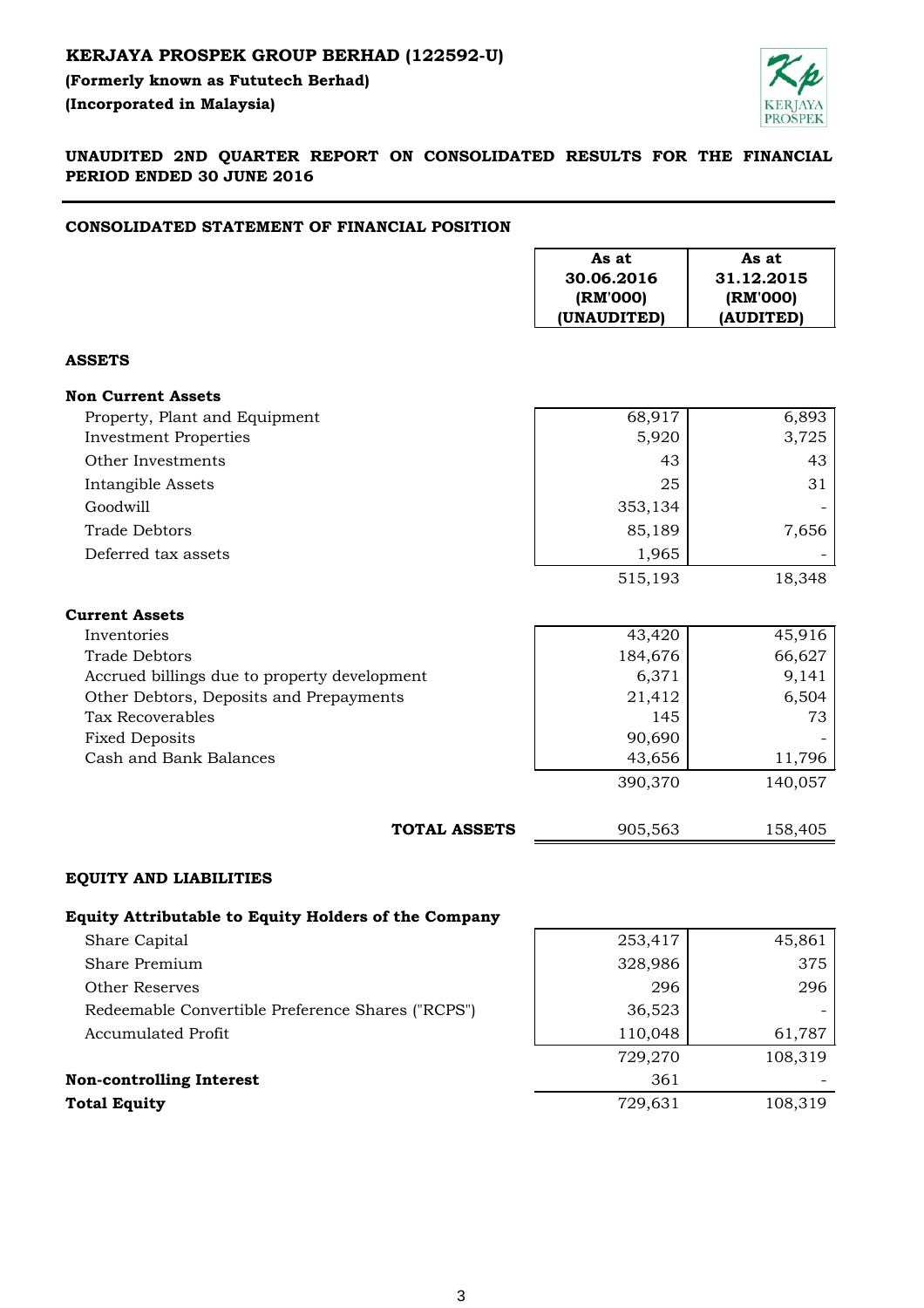# **KERJAYA PROSPEK GROUP BERHAD (122592-U)**

**(Formerly known as Fututech Berhad) (Incorporated in Malaysia)** 



# **UNAUDITED 2ND QUARTER REPORT ON CONSOLIDATED RESULTS FOR THE FINANCIAL PERIOD ENDED 30 JUNE 2016**

### **CONSOLIDATED STATEMENT OF FINANCIAL POSITION (CONT'D)**

| <b>Non Current Liabilities</b>                             |         |         |
|------------------------------------------------------------|---------|---------|
| <b>Trade Payables</b>                                      | 36,321  | 3,218   |
| <b>RCPS</b>                                                | 2,105   |         |
| Deferred tax liabilities                                   | 4,724   | 509     |
|                                                            | 43,150  | 3,727   |
| <b>Current Liabilities</b>                                 |         |         |
| <b>Trade Payables</b>                                      | 113,028 | 28,306  |
| Other Payables, Accruals and Liabilities                   | 8,964   | 5,216   |
| <b>Borrowings</b>                                          | 344     | 11,195  |
| Provision for Taxation                                     | 10,446  | 1,642   |
|                                                            | 132,782 | 46,359  |
| <b>Total Liabilities</b>                                   | 175,932 | 50,086  |
| TOTAL EQUITY AND LIABILITIES                               | 905,563 | 158,405 |
| Net assets per share attributable to owners of the Company |         |         |
| (based on ordinary shares of RM0.50 each) (RM)             | 1.44    | 1.19    |

**(The Condensed Consolidated Statement of Financial Position should be read in conjunction with the Annual Financial Report for the Year Ended 31 December 2015 and the accompanying explanatory notes attached to the Interim Financial Statements)**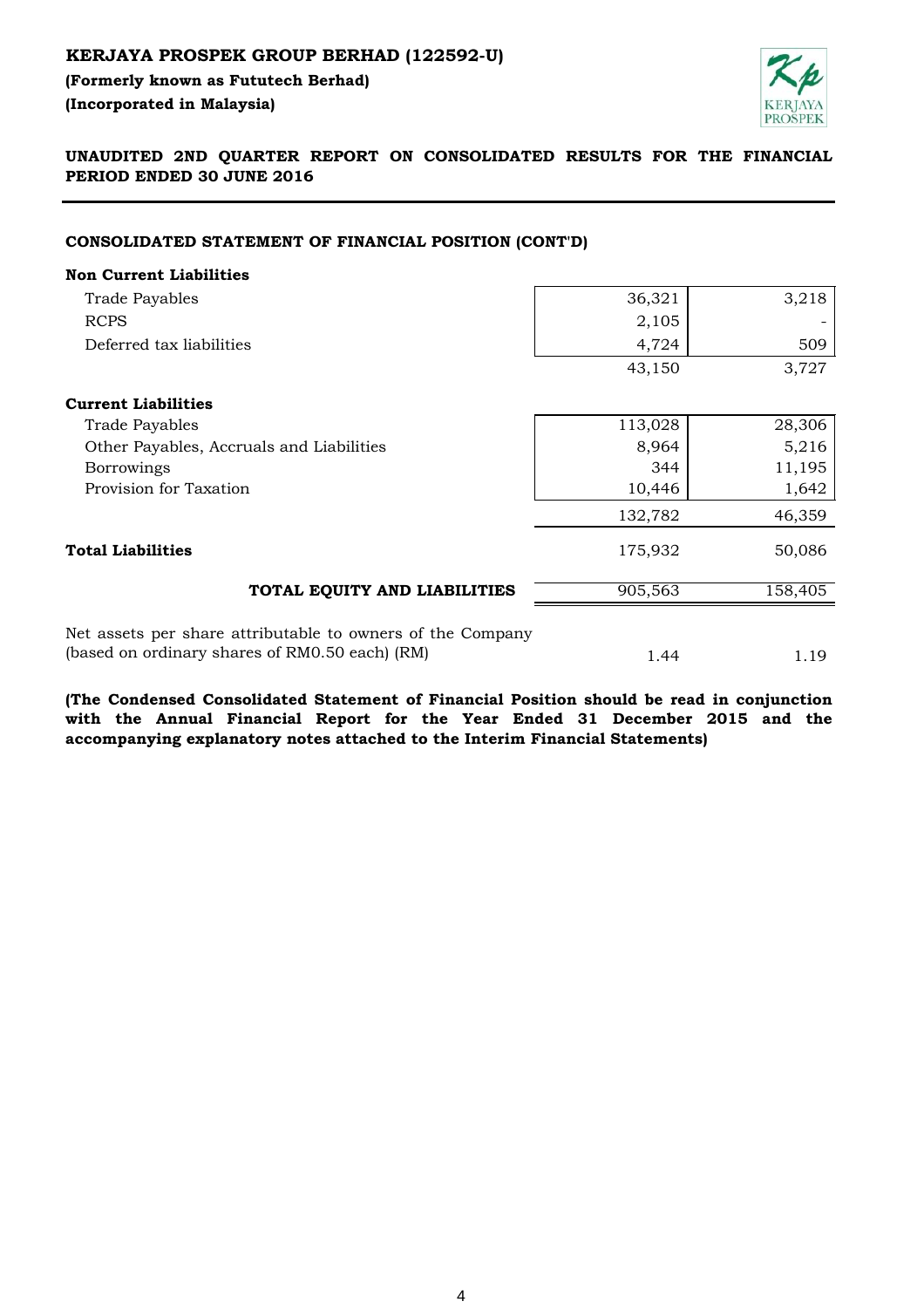# **KERJAYA PROSPEK GROUP BERHAD (122592-U) (Formerly known as Fututech Berhad) (Incorporated in Malaysia)**



**UNAUDITED 2ND QUARTER REPORT ON CONSOLIDATED RESULTS FOR THE FINANCIAL PERIOD ENDED 30 JUNE 2016**

# **CONSOLIDATED STATEMENTS OF CHANGES IN EQUITY**

|                                                                                                                                        | Attributable to Equity Holders of the Company |                                          |                                           |                              |                                                       |                                                        |                                         |
|----------------------------------------------------------------------------------------------------------------------------------------|-----------------------------------------------|------------------------------------------|-------------------------------------------|------------------------------|-------------------------------------------------------|--------------------------------------------------------|-----------------------------------------|
|                                                                                                                                        |                                               |                                          | Non-Distributable -----------------       |                              |                                                       |                                                        |                                         |
|                                                                                                                                        | <b>Share</b><br>Capital<br><b>RM'000</b>      | <b>Share</b><br>Premium<br><b>RM'000</b> | Other<br><b>Reserves</b><br><b>RM'000</b> | <b>RCPS</b><br><b>RM'000</b> | <b>Accumulated</b><br><b>Profits</b><br><b>RM'000</b> | <b>Non</b><br>Controlling<br>Interest<br><b>RM'000</b> | <b>Total</b><br>Equity<br><b>RM'000</b> |
| <b>6 MONTHS PERIOD ENDED 30 JUNE</b><br>2016                                                                                           |                                               |                                          |                                           |                              |                                                       |                                                        |                                         |
| Balance as at 1 January 2016                                                                                                           | 45,861                                        | 375                                      | 296                                       |                              | 61,787                                                |                                                        | 108,319                                 |
| Total Comprehensive Income for the<br>year                                                                                             |                                               |                                          |                                           |                              | 48,261                                                | 61                                                     | 48,322                                  |
| Issuance of shares pursuant to<br>- Warrants exercised<br>- Acquisition of subsidiaries<br>- Private Placement<br>- Conversion of RCPS | 608<br>18,448<br>50,000<br>138,500            | 461<br>24,352<br>125,200<br>182,820      |                                           | 357,843<br>(321, 320)        |                                                       | 300                                                    | 1,069<br>400,943<br>175,200             |
| Share issuance expenses                                                                                                                |                                               | (4,222)                                  |                                           |                              |                                                       |                                                        | (4,222)                                 |
| Balance as at 30 June 2016                                                                                                             | 253,417                                       | 328,986                                  | 296                                       | 36,523                       | 110,048                                               | 361                                                    | 729,631                                 |
| 6 MONTHS PERIOD ENDED 30 JUNE<br>2015                                                                                                  |                                               |                                          |                                           |                              |                                                       |                                                        |                                         |
| Balance as at 1 January 2015                                                                                                           | 45,369                                        |                                          | 297                                       |                              | 48,374                                                |                                                        | 94,040                                  |
| Total Comprehensive Income for the<br>period                                                                                           |                                               |                                          | (8)                                       |                              | 7,239                                                 |                                                        | 7,231                                   |
| Dividend paid                                                                                                                          | $\overline{\phantom{a}}$                      |                                          |                                           | $\overline{\phantom{a}}$     | (2, 725)                                              |                                                        | (2, 725)                                |
| Issuance of shares oursuant to<br>-Warrants exercised                                                                                  | 54                                            | 41                                       |                                           |                              |                                                       |                                                        | 95                                      |
| Balance as at 30 June 2015                                                                                                             | 45,423                                        | 41                                       | 289                                       |                              | 52,888                                                |                                                        | 98,641                                  |

tica consecuente a consecuente a consecuente de comuni<mark>c</mark>ia esta consecuente de confundado de consecuente a consecu Report for the Year Ended 31 December 2015 and the accompanying explanatory notes attached to the Interim Financial **Statements)**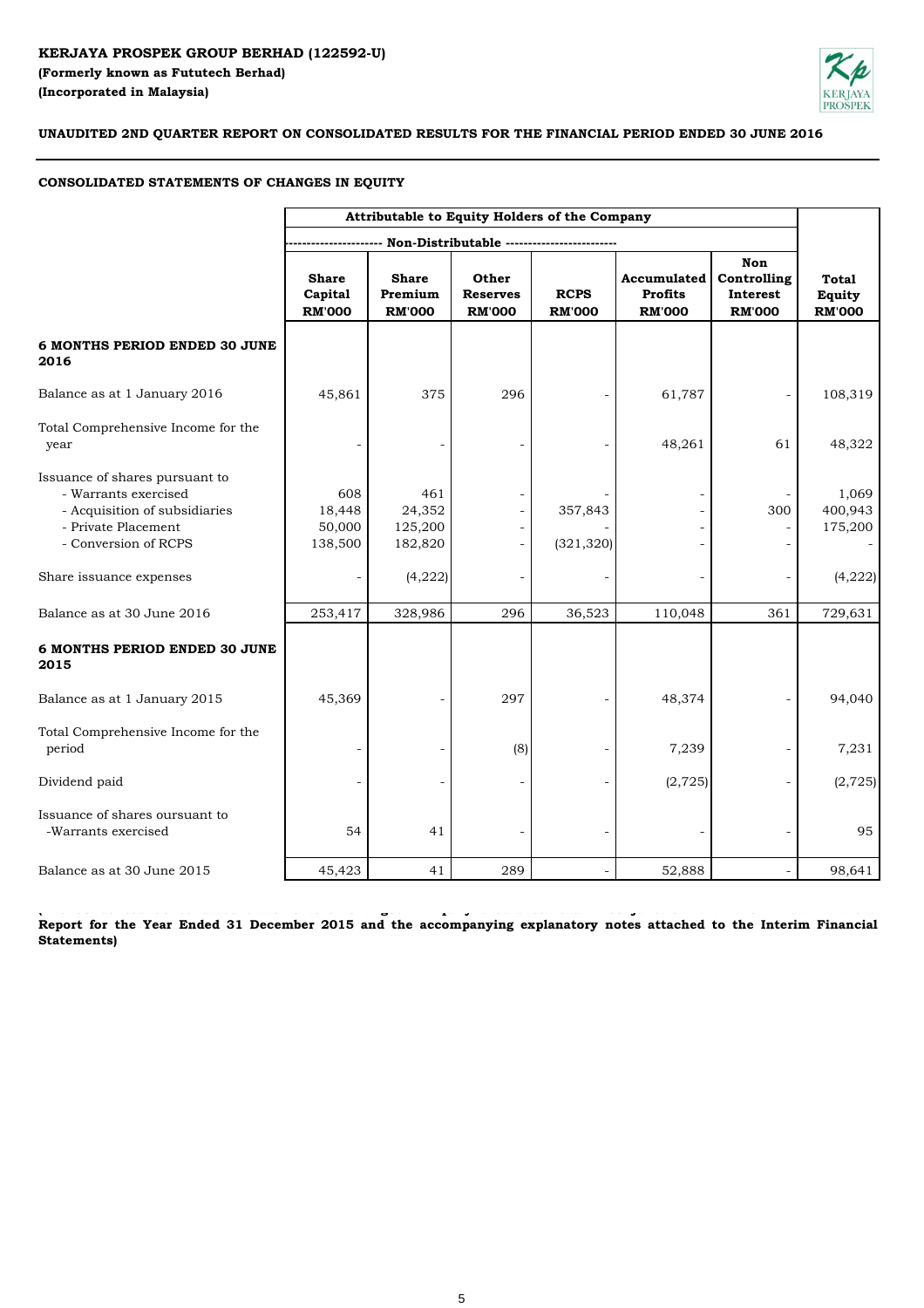**(Formerly known as Fututech Berhad) (Incorporated in Malaysia)** 



# **UNAUDITED 2ND QUARTER REPORT ON CONSOLIDATED RESULTS FOR THE FINANCIAL PERIOD ENDED 30 JUNE 2016**

# **CONSOLIDATED CASHFLOW STATEMENT**

|                                                                                                                                                                                                    | Current<br>period-to-date<br>ended<br>30.06.2016 | Corresponding<br>period-to-date<br>ended<br>30.06.2015 |
|----------------------------------------------------------------------------------------------------------------------------------------------------------------------------------------------------|--------------------------------------------------|--------------------------------------------------------|
|                                                                                                                                                                                                    | (RM'000)                                         | (RM'000)                                               |
|                                                                                                                                                                                                    | (UNAUDITED)                                      | (UNAUDITED)                                            |
| CASH FLOWS FROM OPERATING ACTIVITIES                                                                                                                                                               |                                                  |                                                        |
| Profit before tax<br>Adjustment for:                                                                                                                                                               | 65,215                                           | 9,809                                                  |
| Amortisation and depreciation of property, plant and equipments<br>Non-cash items                                                                                                                  | 4,068<br>(340)                                   | 595<br>(264)                                           |
| Operating Profit Before Working Capital Changes<br>Changes in working capital :                                                                                                                    | 68,943                                           | 10,140                                                 |
| Net change in operating assets<br>Net change in operating liabilities                                                                                                                              | 78,286<br>(139, 296)                             | (27, 842)<br>4,134                                     |
| Net Cash Generated from /(Used in) Operations<br>Income tax paid                                                                                                                                   | 7,933<br>(12,086)                                | (13, 568)<br>(1, 753)                                  |
| Interest paid<br>Interest received                                                                                                                                                                 | (859)<br>1,113                                   | 264                                                    |
| Net Cash Used in Operating Activities                                                                                                                                                              | (3,899)                                          | (15,057)                                               |
| CASH FLOW FROM INVESTING ACTIVITIES                                                                                                                                                                |                                                  |                                                        |
| Acquisition of property, plant and equipments                                                                                                                                                      | (13, 345)                                        | (628)                                                  |
| Acquisition of investment properties                                                                                                                                                               | (2, 194)                                         | (968)                                                  |
| Acquisition of subsidiaries, net of cash acquired (Note 1)<br>Net Cash Used In Investing Activities                                                                                                | (19,087)<br>(34, 626)                            | (1, 596)                                               |
| CASH FLOW FROM FINANCING ACTIVITES                                                                                                                                                                 |                                                  |                                                        |
| Proceeds from issuance of shares<br>Proceeds from exercise of warrants<br>Proceeds from issuance of ordinary shares to NCI<br>Repayment of short term borrowing<br>Dividend paid during the period | 170,978<br>1,069<br>300<br>(11, 272)             | 54<br>41<br>(2, 725)                                   |
| Net Cash Generated From/(Used in) Financing Activities                                                                                                                                             | 161,075                                          | (2,630)                                                |
| NET INCREASE/(DECREASE) IN CASH AND CASH EQUIVALENTS                                                                                                                                               | 122,550                                          | (19, 283)                                              |
| EFFECT OF EXCHANGE RATE CHANGES                                                                                                                                                                    |                                                  | (8)                                                    |
| CASH AND CASH EQUIVALENTS AT BEGINNING OF PERIOD                                                                                                                                                   | 11,796                                           | 28,627                                                 |
| CASH AND CASH EQUIVALENTS AT END OF PERIOD                                                                                                                                                         | 134,346                                          | 9,336                                                  |
| CASH AND CASH EQUIVALENTS CARRIED FORWARD CONSIST OF:                                                                                                                                              |                                                  |                                                        |
| Cash and Bank Balances                                                                                                                                                                             | 43,656                                           | 9,336                                                  |
| <b>Fixed Deposits</b>                                                                                                                                                                              | 90,690<br>134,346                                | 9,336                                                  |
|                                                                                                                                                                                                    |                                                  |                                                        |

**(The Condensed Consolidated Cashflow Statements should be read in conjunction with the Annual Financial Report for the Year Ended 31 December 2015 and the accompanying explanatory notes attached to the Interim Financial Statements)**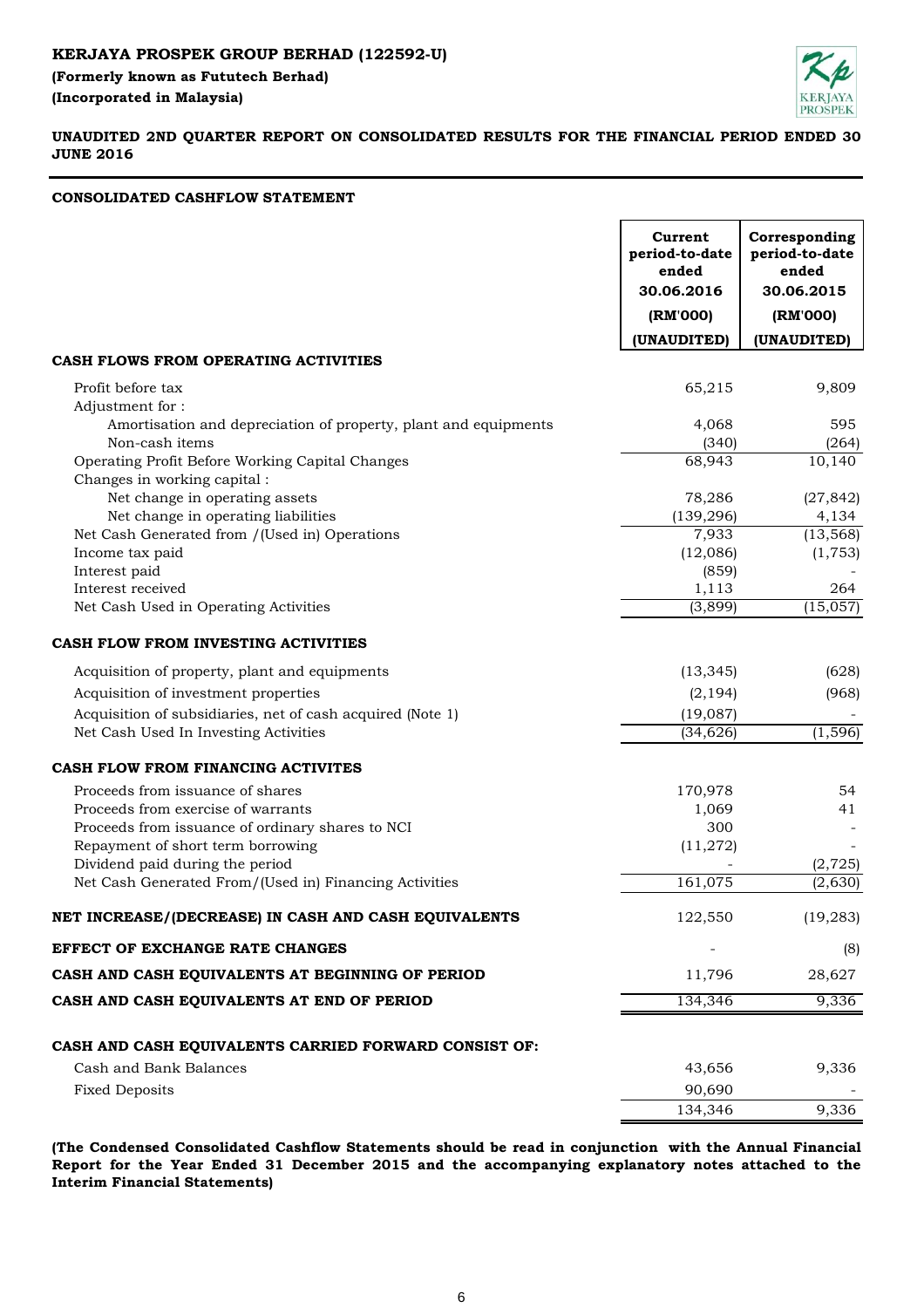# **KERJAYA PROSPEK GROUP BERHAD (122592-U) (Formerly known as Fututech Berhad) (Incorporated in Malaysia)**



# **UNAUDITED 1ST QUARTER REPORT ON CONSOLIDATED RESULTS FOR THE FINANCIAL PERIOD ENDED 31 MARCH 2016**

# **CONSOLIDATED CASHFLOW STATEMENT (CONT'D)**

Fair value for identifiable assets acquired and liabilities assumed as follows:

|                                  | (RM'000)   |
|----------------------------------|------------|
| Fixed Assets                     | 52,823     |
| Deferred Tax Assets              | 1,719      |
| Cash and equivalents             | 36,113     |
| Trade Receivables                | 241,105    |
| Other Receivables and Prepayment | 30,150     |
| Other assets                     | 12         |
| Short-term Borrowings            | (421)      |
| Trade Payable and accrued        | (114, 807) |
| Other payables & accruals        | (15, 103)  |
| Income Tax Payable               | (4,360)    |
| Other liabilities                | (118, 885) |
| Deferred Tax                     | (3,480)    |
| Total net identifiable assets    | 104.866    |

#### **Goodwill**

Goodwill was recognised as a result of the acquisitons as follow:

|                                        | (RM'000)  |
|----------------------------------------|-----------|
| Total purchase consideration           | 458.000   |
| Less: value of net identifiable assets | (104.866) |
|                                        | 353.134   |

The goodwill is attributable mainly to the skills and technical talent of the acquiree's work force and the synergies expected to be achieved from integrating the companies into the Group's existing construction business.

## **Note 1**

The cash outflow on the acquisition is as follow:

|                                                    | (RM'000)  |
|----------------------------------------------------|-----------|
| Purchase consideration satisfied by cash           | 55.200    |
| Cash and cash equivalents of subsidiaries acquired | (36, 113) |
| Net cash outflow of the group                      | 19.087    |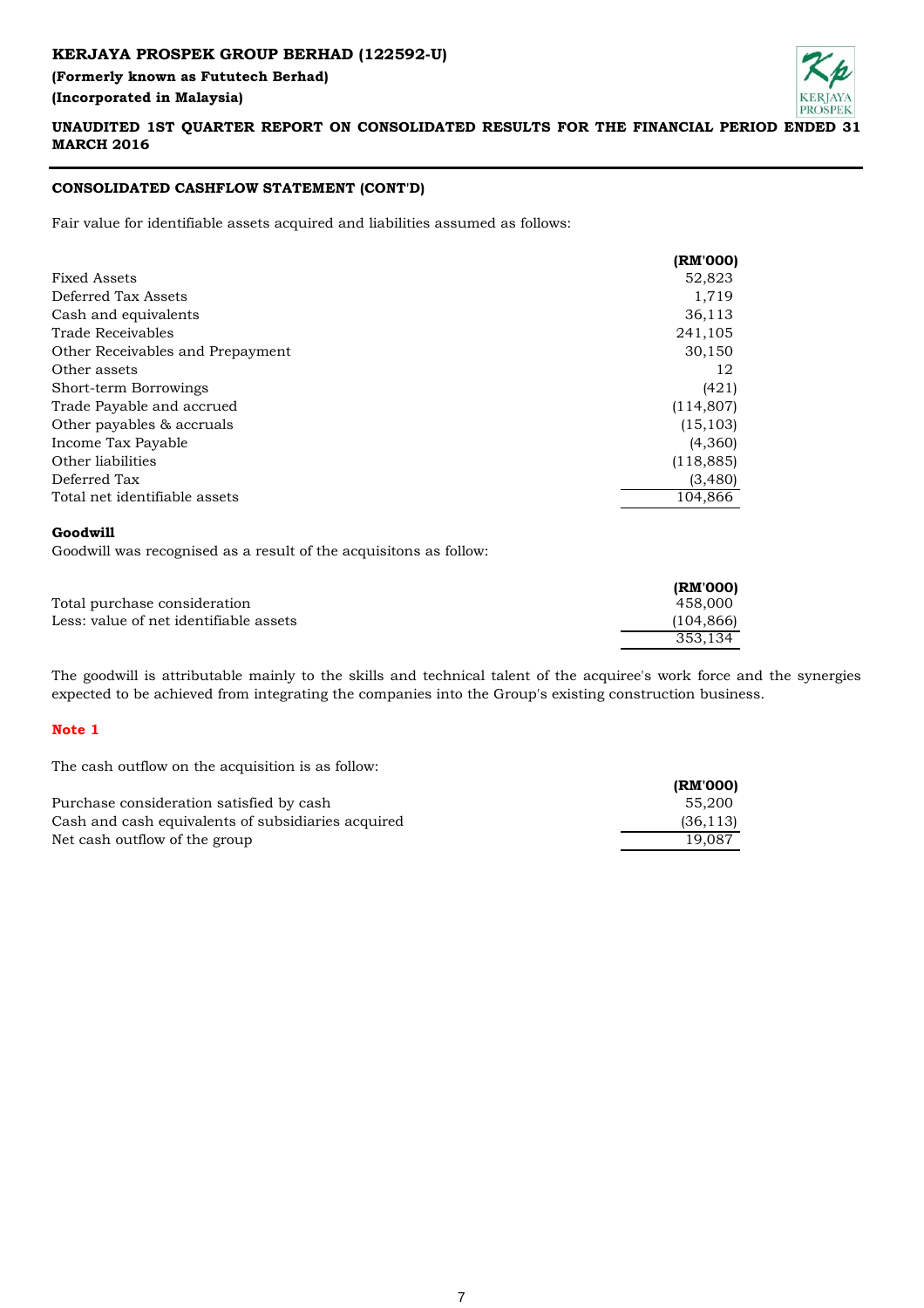

# **UNAUDITED 2ND QUARTER REPORT ON CONSOLIDATED RESULTS FOR THE FINANCIAL PERIOD ENDED 30 JUNE 2016**

## **INFORMATION REQUIRED BY MALAYSIAN FINANCIAL REPORTING STANDARD (MFRS) 134**

### **A1. Corporate Information**

Kerjaya Prospek Group Berhad (formerly known as Fututech Berhad) is a public limited company incorporated and domiciled in Malaysia, and is listed on the Bursa Malaysia Securities Berhad. The registered office is located at No. 802, 8th Floor, Block C, Kelana Square, 17 Jalan SS7/26, 47301 Petaling Jaya, Selangor. The principal place of business is located at No.1, 2nd Floor, Bangunan One Wangsa, Jalan Wangsa Permai, Taman Wangsa Permai, 52200 Kuala Lumpur.

#### **A2. Malaysian Financial Reporting Standards ("MFRS")**

These consolidated financial statements for the financial year ended 30 June 2016 have been prepared in accordance with Malaysia Financial Reporting Standards (MFRS) and the requirements of the Companies Act, 1965 in Malaysia.

These consolidated financial statements have been prepared by applying accounting policies and method of computation consistent with those used in the preparation of the audited financial statements of the Group as at 31 December 2015, except for the adoption of the following new and revised Standards and Amendments.

|                                                                                                                                                                    | Effective for annual period |
|--------------------------------------------------------------------------------------------------------------------------------------------------------------------|-----------------------------|
| Description                                                                                                                                                        | beginning on or after       |
| Amendments to MFRSs contained in the document entitled<br>Annual Improvements 2012 - 2014 Cycle                                                                    | 1st January 2016            |
| MFRS 14, Regulatory Deferral Accounts                                                                                                                              | 1st January 2016            |
| Amendments to MFRS 11, Joint Arrangements – Accounting for<br>Acquisitions of Interests in Joint Operation                                                         | 1st January 2016            |
| Amendments to MFRS 116, Property, Plant and Equipment and<br>MFRS 138, Intangible Assets – Clarification of Acceptable Methods<br>of Depreciation and Amortisation | 1st January 2016            |
| Amendments to MFRS 116, Property, Plant and Equipment and<br>MFRS 141, Agriculture – Agriculture; Bearer Plants                                                    | 1st January 2016            |
| Amendments to MFRS 101, Presentation of Financial Statements -<br>Disclosure initiative                                                                            | 1st January 2016            |
| Amendments to MFRS 10, 12, 127 and 128                                                                                                                             | 1st January 2016            |

The adoption of abovementioned Standards and Amendments will have no material impact to the financial statements of the Group and of the Company except for more extensive disclosures in the financial statements.

#### **A3. Audit Report**

The audited financial statements for the preceding financial year ended 31 December 2015 were not subject to any qualification.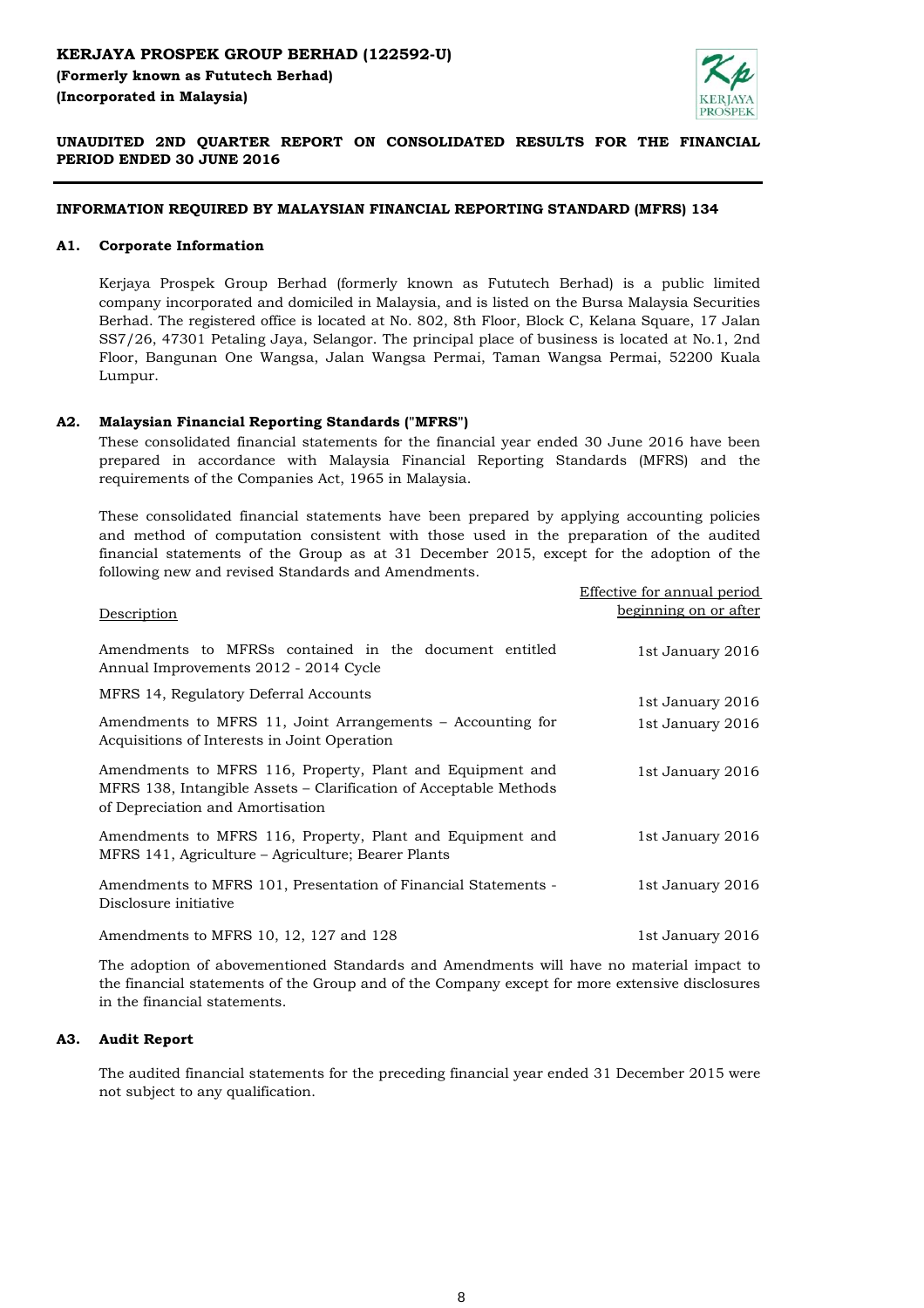# **KERJAYA PROSPEK GROUP BERHAD (122592-U) (Formerly known as Fututech Berhad) (Incorporated in Malaysia)**



# **UNAUDITED 2ND QUARTER REPORT ON CONSOLIDATED RESULTS FOR THE FINANCIAL PERIOD ENDED 30 JUNE 2016**

#### **A4. Seasonal or Cyclical Factors**

The principal business operations of the Group are not significantly affected by any seasonal or cyclical factors.

#### **A5. Unusual Items**

There were no unusual items in the current quarter under review that affecting the assets, liabilities, equity, net income or cashflow of the Group.

#### **A6. Changes in Estimates**

There were no significant changes in estimates that have a material effect to the current quarter under review.

#### **A7. Debt and Equity Securities**

Save as disclosed below, there were no other issuance or repayment of debt and equity securities, share buy-backs, share cancellations, share held as treasury shares by the Group during the financial period.

- a) On 22nd January 2016, 36,896,552 of the Company's ordinary shares of RM0.50 each ("KPGB OS") were issued at RM1.16 per share as the result of the acquisition of the entire equity interest in Kerjaya Prospek (M) Sdn Bhd ("KPSB") for a purchase consideration of RM438 million ("KPSB Acquisition").
- b) On 22nd January 2016, 310,344,828 RCPS were issued at RM1.16 per RCPS as the result of the KPSB Acquisition. The holders of RCPS are entitled to receive dividends. RCPS do not carry the right to vote.
- c) Pursuant to the private placement ("PP") of up to 100 million new shares and the conversion of the RCPS, the Company has issued 377,000,000 KPGB OS during the financial period. The details of the issuance were as follows.
	- (i) On 30th March 2016, the Company has issued 40,000,000 KPGB OS at the issued price of RM1.65 per share to several placees under the PP exercise. Total gross proceeds raised from the placement exercise amounted to RM66,000,000.00. At the same time, 96,000,000 KPGB OS were issued at RM1.16 per share to Egovision Sdn Bhd arising from the conversion of RCPS. The conversion price of RM1.16 per RCPS was deemed settled by way of set-off against the issue price of the RCPS and no additional consideration paid on conversion ("set-off arrangement").
	- (ii) On 30th May 2016, 60,000,000 KPGB OS were issued at RM1.82 per share to several placees. The issuance being the final tranche under the PP exercise. Total gross proceeds raised from the placement exercise amounted to RM109,200,000.00. In addition, 181,000,000 KPGB OS were issued at RM1.16 per share as a result of the conversion of RCPS by the holders. The conversion price of RM1.16 per RCPS was deemed settled by way of set-off arrangement as defined in (c)(i) above.
- d) 1,215,100 KPGB OS were issued pursuant to the conversion of warrants 2007/2017 during the financial period under review at the exercise price of RM0.88 per share.

#### **A8. Dividends Paid**

No dividend has been paid during the quarter under review.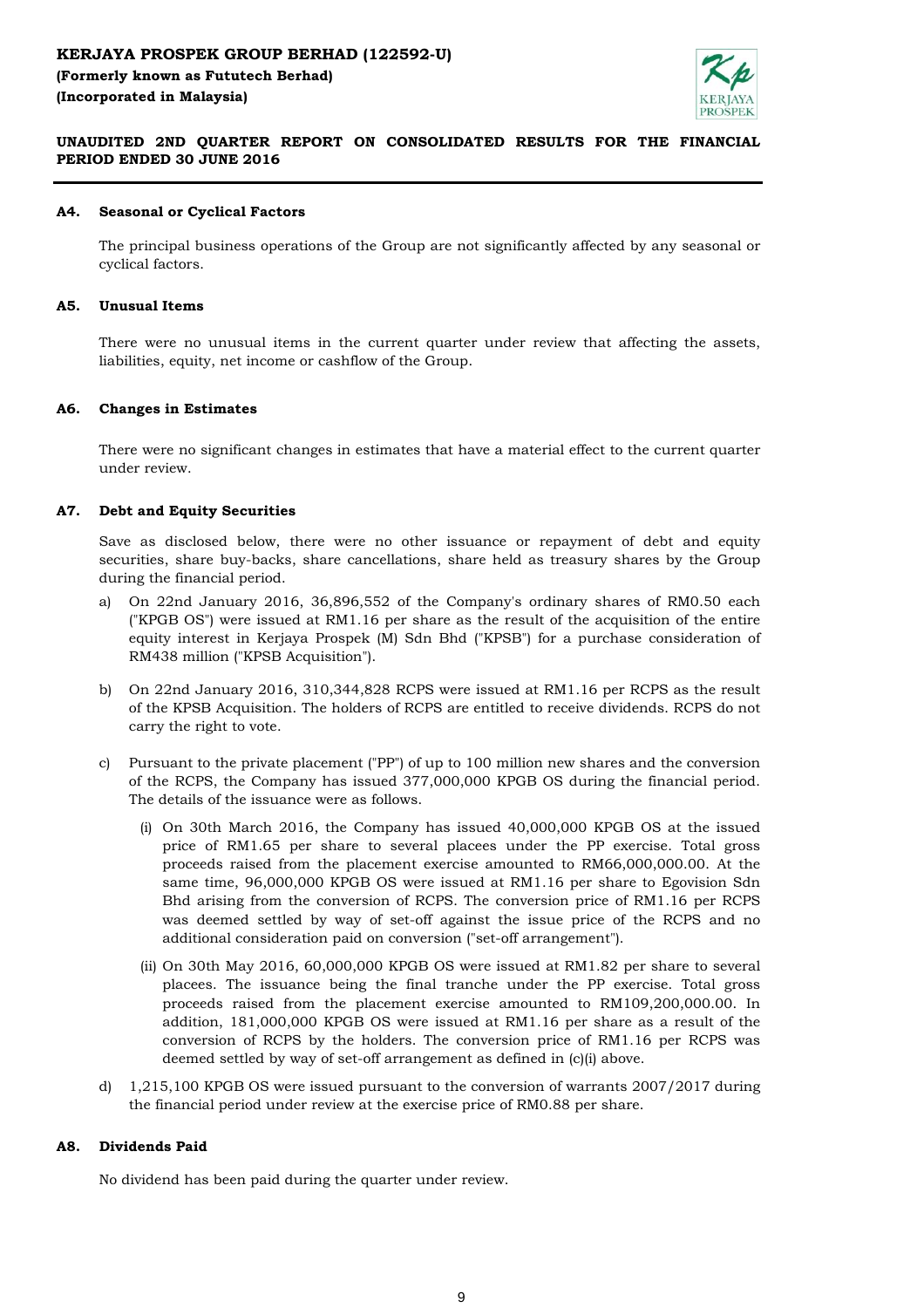

## **A9. Segmental Information**

### **FOR THE FINANCIAL PERIOD ENDED 30 JUNE 2016**

|                          |                          |                                  | Property<br>Development  | <b>Others</b>            | Elimination |                          |
|--------------------------|--------------------------|----------------------------------|--------------------------|--------------------------|-------------|--------------------------|
|                          | Construction<br>(RM'000) | <b>Manufacturing</b><br>(RM'000) | (RM'000)                 | (RM'000)                 | (RM'000)    | <b>Total</b><br>(RM'000) |
| <b>External Revenue</b>  | 364,018                  | 7,003                            | 7,115                    |                          |             | 378,136                  |
| Inter Segment Revenue    | 120,715                  | 224                              | $\overline{\phantom{a}}$ | $\overline{\phantom{a}}$ | (120, 939)  |                          |
| <b>RESULTS</b>           | 484,733                  | 7,227                            | 7,115                    |                          | (120, 939)  | 378,136                  |
| <b>Segmental Results</b> | 48,198                   | 1,130                            | 2,536                    | (3, 102)                 | (501)       | 48,261                   |
| <b>OTHER INFORMATION</b> |                          |                                  |                          |                          |             |                          |
| <b>Segmental Assets</b>  | 552,278                  | 107,723                          | 49,816                   | 610,962                  | (415, 216)  | 905,563                  |
| Segmental Liabilities    | 388,868                  | 69,353                           | 42,925                   | 44,680                   | (369, 894)  | 175,932                  |

# **FOR THE FINANCIAL PERIOD ENDED 30 JUNE 2015**

|                          | Construction<br>(RM'000) | Manufacturing<br>(RM'000) | Property<br>Development<br>(RM'000) | <b>Others</b><br>(RM'000) | Elimination<br>(RM'000) | Total<br>(RM'000) |
|--------------------------|--------------------------|---------------------------|-------------------------------------|---------------------------|-------------------------|-------------------|
| <b>External Revenue</b>  | 33,252                   | 5,424                     | $\overline{\phantom{a}}$            | $\overline{\phantom{a}}$  |                         | 38,676            |
| Inter Segment Revenue    | 9,657                    | 442                       | $\overline{\phantom{a}}$            | $\qquad \qquad -$         | (10,099)                |                   |
|                          | 42,909                   | 5,866                     |                                     | $\overline{\phantom{a}}$  | (10,099)                | 38,676            |
| <b>RESULTS</b>           |                          |                           |                                     |                           |                         |                   |
| <b>Segmental Results</b> | 5,829                    | 1,565                     | (14)                                | 2,859                     | (3,000)                 | 7,239             |
| <b>OTHER INFORMATION</b> |                          |                           |                                     |                           |                         |                   |
| <b>Segmental Assets</b>  | 80,218                   | 87,853                    | 30,646                              | 39,785                    | (109, 822)              | 128,680           |
| Segmental Liabilities    | 62,660                   | 65,235                    | 30,199                              | 43,363                    | (171, 418)              | 30,039            |

As the business of the Group is engaged entirely in Malaysia, no reporting by geographical location of operation is presented.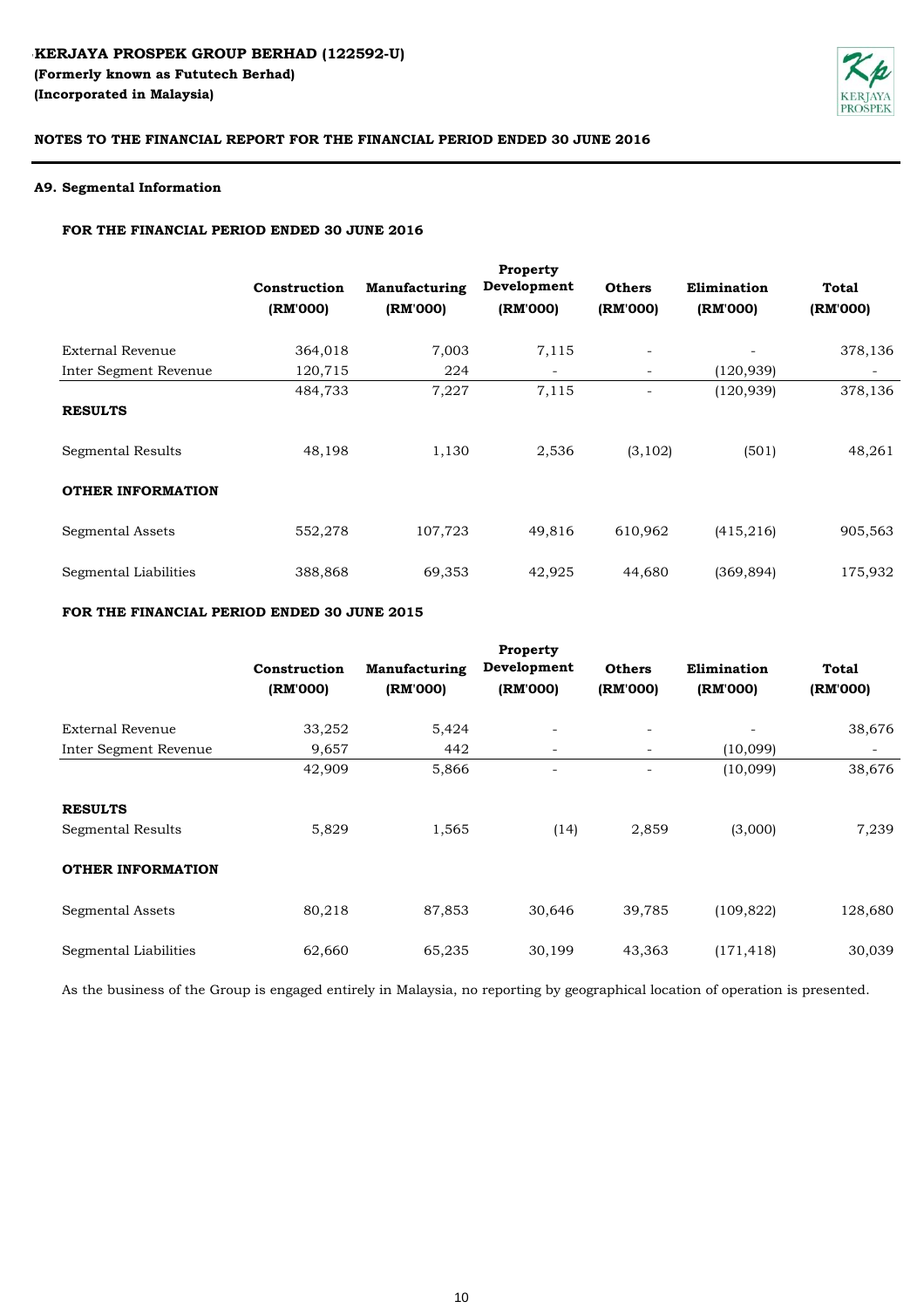

### **A9. Segmental Information (contd.)**

For management purposes, the Group is organised into business units based on their products and services, and has four (4) reportable operating segments as follow:

(i) Construction - Main building construction works, supply and installation of interior fixtures, fittings, lightings, cabinetry and related products, provision of contract workmanship and other related services.

(ii) Manufacturing - Manufacture, assemble, installation and sale of light fittings, furniture, kitchen cabinetry and related products.

(iii) Property Development - Development of residential and/or commercial properties.

(iv) Others - Investment holding and dormant companies.

## Segment performance for the financial period ended 30 June 2016 as compared to corresponding preceding year ended **30 June 2015**

### **(i) Construction**

The performance of the construction segment has improved significantly following the acquisition of KPSB in January 2016. KPSB has contributed approximately RM348 million external revenue from its on-going projects. Also, included in construction segment is a project on land reclamation which involves dredging works which has recognised its first revenue of approximately RM2.0 million in the current financial quarter. The segmental profit correspondingly improved from RM5.83 million in corresponding preceding quarter to RM48.20 million in current financial quarter. With the increased revenue base, machineries, manpower and orderbooks on hand, the construction segment is expected to continue delivering positive results and be the main driver of the Group's turnover and profitability moving forward.

### **(ii) Manufacturing**

The manufacturing segment achieved a total revenue of RM7.00 million in current financial quarter, representing an increase of approximately 29.11% as compared to its preceding financial quarter of RM5.42 million. Despite the increase in revenue, the segmental profit has decreased marginally by approximately RM0.43 million. Market competition, material price hike as a result of the weakening of currency and overall soften of global economy has affected export sales and profitability of the manufacturing segment. During the current financial quarter, two (2) kitchen manufacturing projects have been completed and newly secured projects were at initial planning stage. This has further impacted the performance of the manufacturing segment.

#### **(iii) Property Development**

The property development segment has recognised a revenue of RM7.11 million and a profit of RM2.54 million for the current financial quarter. This was derived from the Group's maiden development project known as Vista Residences @ Genting Highlands that had been soft-lauched in January 2016. For the six (6) months period ended June, the development project has achieved the take-up rate of approximately 49.0% and is at approximately 10% of the construction stage.

#### **(iv) Others**

Others refer to investment holding and dormant companies. A segmental loss of RM3.10 million recorded was mainly due to stamp duty paid on the shares transferred in relation to the acquisition of two (2) subsidiaries, processing fee incurred for securing bank facilities and interest expenses arising from the overdraft and revolving credit facilities utilised during the financial quarter.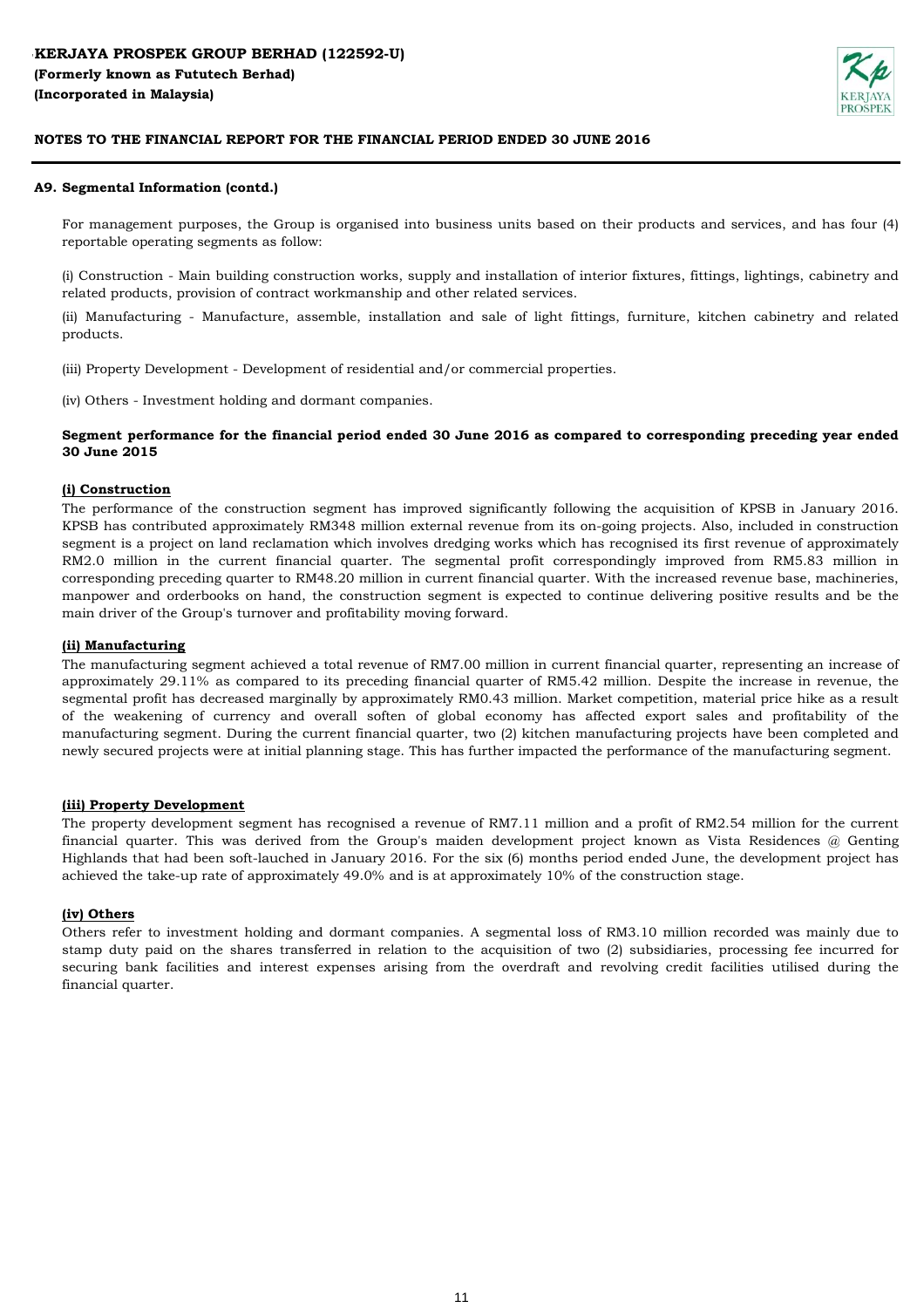

#### **A10. Profit Before Tax**

|                                                                | Individual             | Cumulative<br>Quarter<br>30.06.2016 |  |
|----------------------------------------------------------------|------------------------|-------------------------------------|--|
|                                                                | Quarter                |                                     |  |
|                                                                | 30.06.2016<br>(RM'000) |                                     |  |
|                                                                |                        | (RM'000)                            |  |
| Amortisation and depreciation of property, plant and equipment | 2,131                  | 4,068                               |  |
| Interest income                                                | 447                    | 1,113                               |  |
| Interest expenses                                              | 378                    | 859                                 |  |
| Net fair value (loss)/gain                                     | (1,580)                | 167                                 |  |

Other than the above items, there were no exceptional items that affecting the assets, liabilities, equity, net income or cashflow of the Group during the financial quarter under review.

### **A11. Subsequent Events**

There were no material events subsequent to the balance sheet date that affect the results of the Group for the financial period.

#### **A12. Changes in Composition of the Group**

Saved as disclosed below, there were no changes in the composition of the Group during the financial quarter under review.

- (i) On 20th January, 2016, the shareholders of the Company had on the Extraordinary General Meeting unanimously approved, amongst others, the KPSB Acquisition and the proposed acquisition of the entire equity interest in Permatang Bakti Sdn Bhd ("PBSB") for a purchase consideration of RM20.0 million ("PBSB Acquisition"). Subsequently, the KPSB Acquisition and PBSB Acquisition have been completed on 21st January, 2016 in accordance to the respective terms in the Share Sales Agreements. Accordingly, KPSB and PBSB are now wholly-owned subsidiaries of the Company.
- (ii) On 7th March, 2016, the Company's wholly-owned subsidiary KPSB acquired a 70% equity interest in a company known as Future Rock Sdn. Bhd. ("Future Rock") represented by 70 ordinary shares of RM1.00 each for a total cash consideration of RM70.00. The remaining 30% equity interest is held by Sierra Hallmark Sdn. Bhd. Future Rock was incorporated on 3rd February, 2016. Future Rock is principally engaged in construction related businesses.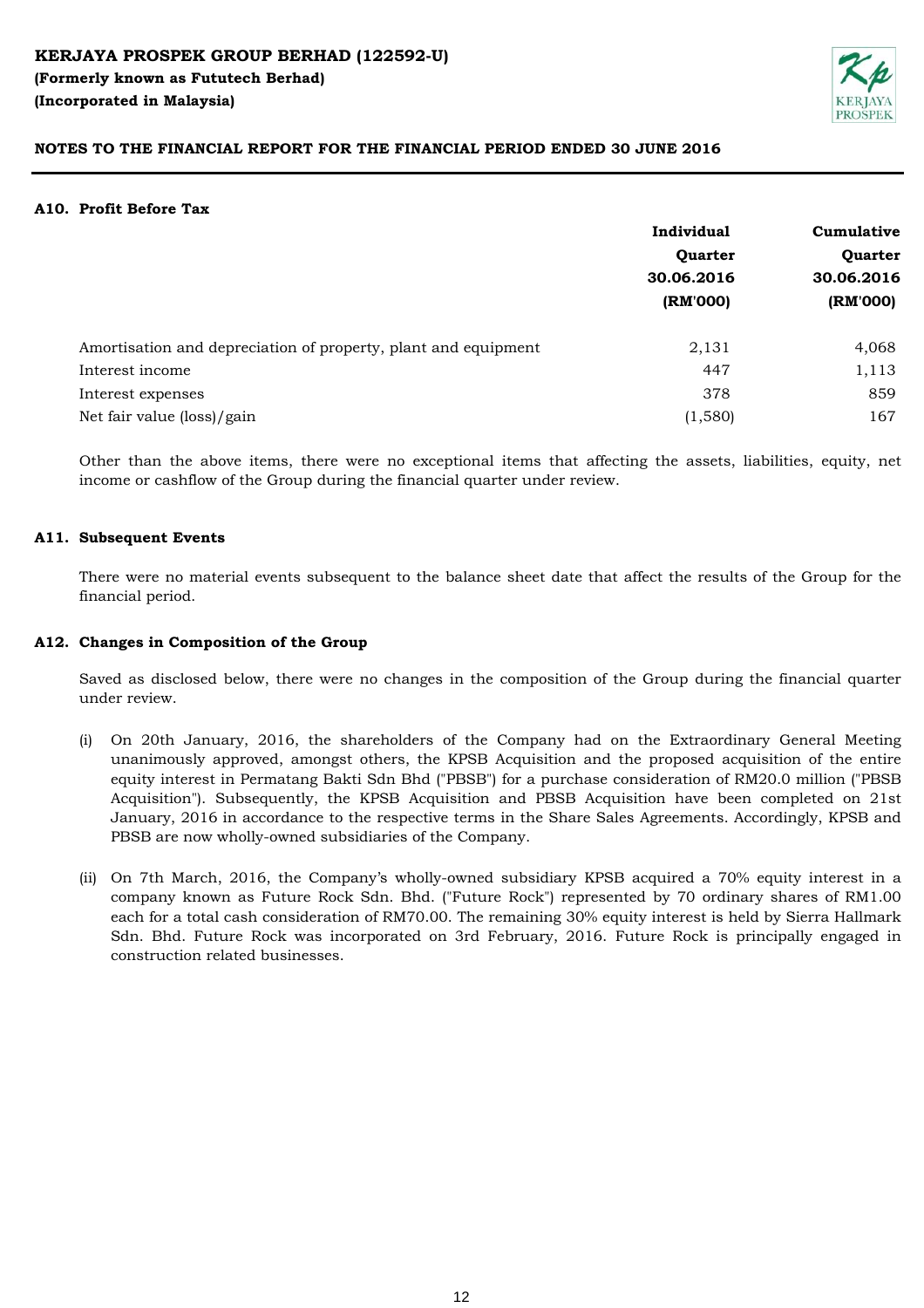

### **A13. Changes in Contingent Liabilities or Contingent Assets**

| (a) | Contingent Liabilities                                                                                                                                   | Cumulative<br>Quarter<br>30.06.2016 |
|-----|----------------------------------------------------------------------------------------------------------------------------------------------------------|-------------------------------------|
|     | Corporate guarantee given to banks for facilities granted to subsidiaries<br>Corporate guarantee given to third parties for credit facilities granted to | 20,000                              |
|     | subsidiaries                                                                                                                                             | 6,320                               |
|     |                                                                                                                                                          | 26,320                              |
|     |                                                                                                                                                          |                                     |

(b) Contingent Assets

As at the date of this report, there were no contingent assets.

## **A14. Capital Commitments**

As at the date of this report, the Group has no material capital commitments.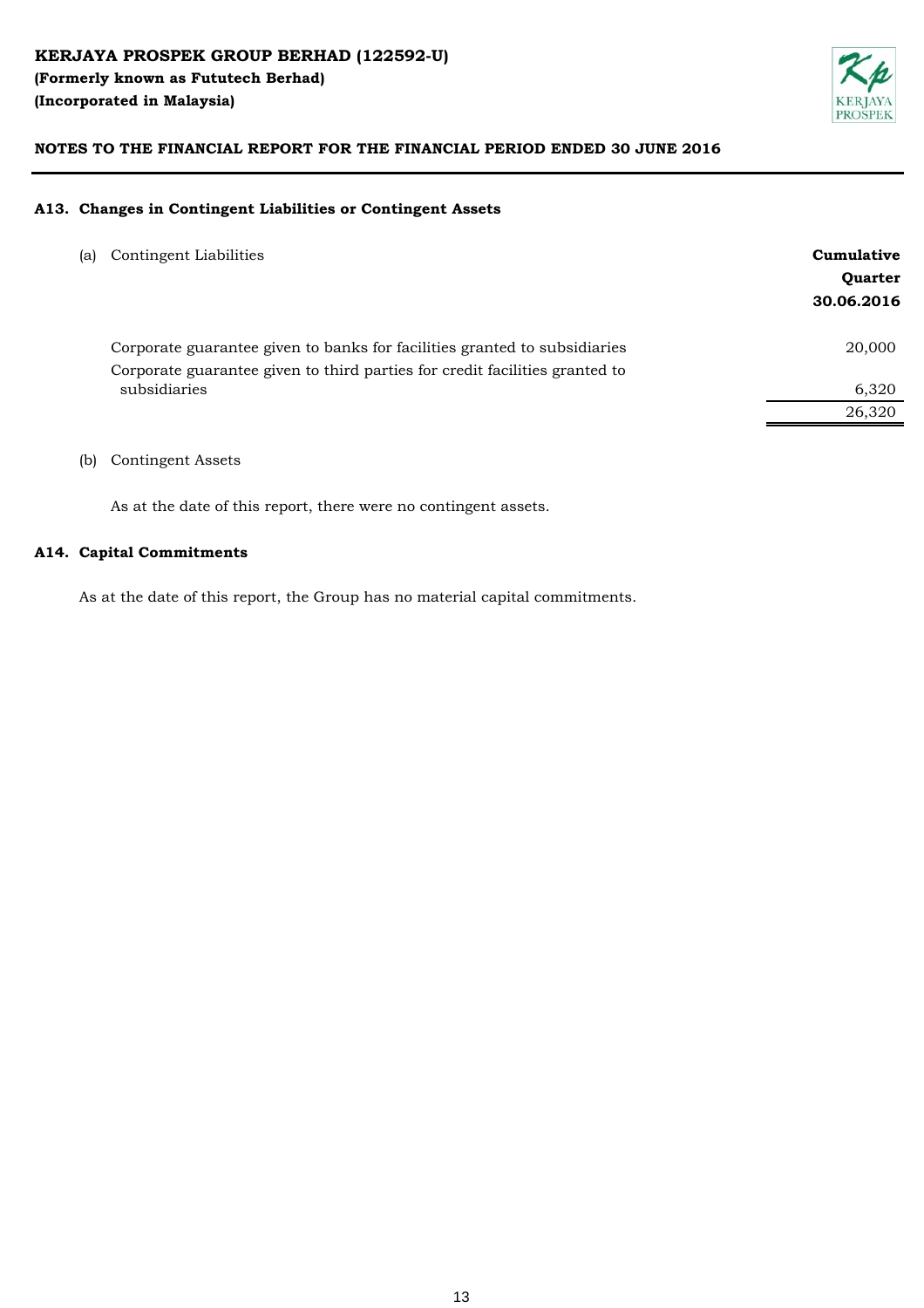

## **ADDITIONAL INFORMATION REQUIRED BY THE LISTING REQUIREMENTS OF BURSA SECURITIES**

#### **B1. Review of Performance**

For the individual quarter under review, the Group recorded a revenue of RM193.48 million as compared to its corresponding preceding individual quarter of RM23.23 million. Along with the increase in revenue, Profit Before Tax ("PBT') in the current quarter has improved from its preceding quarter of RM4.85 million to RM33.17 million. The significant leap in both revenue and PBT comparing current individual quarter and corresponding preceding individual quarter is mainly attributed to the consolidation of the results derived from two (2) active subsidiaries that were acquired in January this year.

Overall, the Group has delivered a stronger result subsequent to the acquisition exercise where the revenue and PAT has increased more than two fold to RM379.41 million and RM48.32 million respectively. The outstanding performance especially in the construction segment has mitigated the slowdown in the manufacturing segment which was due to completion of existing projects and market competition. With the encouraging take up rate in the Group's property development project, the segment is also expected to contribute positively to the Group's earnings moving forward.

## **B2. Change in Results of Current Quarter Compared to Preceding Quarter**

|                   | Current       | Preceding<br>Quarter ended<br>31.03.2016 |  |
|-------------------|---------------|------------------------------------------|--|
|                   | Quarter ended |                                          |  |
|                   | 30.06.2016    |                                          |  |
|                   | (RM'000)      | (RM'000)                                 |  |
| Revenue           | 193,481       | 185,930                                  |  |
| Profit before tax | 33,174        | 32,041                                   |  |

For the current quarter under review, the Group posted a revenue and PBT of RM193.48 million and RM33.17 million respectively as compared to RM185.93 million and RM32.04 million respectively in its immediate preceding quarter. The quarter to quarter movement is relatively stable as all on going projects were at their planned progression and newly secured projects have yet to commence substantial works.

#### **B3. Current Year Prospects**

Following the completion of the previously announced proposed acquisition in January 2016, the enlarged group is now equipped with more advanced machineries and skilled manpower that enabled it to participate in the tendering of large scale projects and further gain access to a wider pool of well-established developers. As an enlarged group, our competitiveness and branding in the industry can be enhanced significantly. We will continue to exercise vigilance and prudence in achieving our objectives whilst expanding our scale in the construction activities in view of current volatile global economic environment, weakening of currency and other regulatory factors that may directly or indirectly impact the Group businesses.

Despite the Group's objective to expand its core business in construction, it will maintain the manufacturing segment as part of its integrated and complimentary business to the construction segment and will continue to complete the development project with existing landbank.

Barring any unforeseen circumstances, the Group is cautiously optimistic of its businesses performance moving forward and will continue to sharpen its competitive edge to achieve sustainable growth in the market.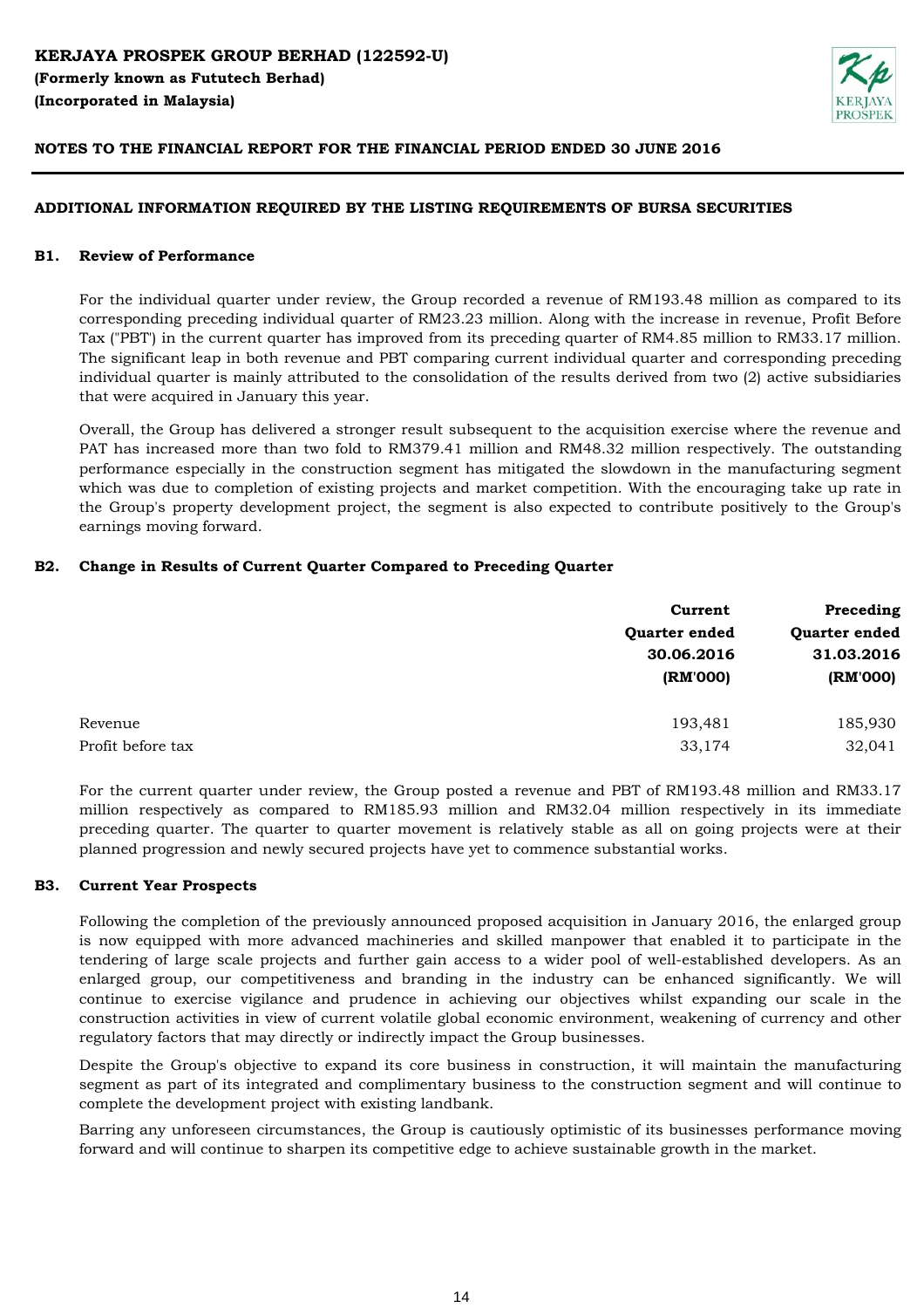

#### **B4. Profit Forecast**

There were no profit forecast prepared or profit guarantee made by the Group.

#### **B5. Taxation**

|                                | Individual<br>Quarter<br>30.06.2016<br>(RM'000) | Cumulative<br>Quarter<br>30.06.2016<br>(RM'000) |
|--------------------------------|-------------------------------------------------|-------------------------------------------------|
| Malaysia income tax            |                                                 |                                                 |
| - current year                 | 8,359                                           | 16,450                                          |
| - in respect of previous years |                                                 | 5                                               |
|                                | 8,359                                           | 16,455                                          |
| Deferred tax                   |                                                 |                                                 |
| - current year                 | 169                                             | 412                                             |
| - in respect of previous years |                                                 | 25                                              |
|                                | 8,528                                           | 16,892                                          |
|                                |                                                 |                                                 |

The effective tax rate of the Group for income tax in the current financial year is higher than the statutory tax rate of 24% (2015 : 25%) due mainly to certain expenses not deductible.

#### **B6. Quoted Securities**

There were no quoted securities as at the financial quarter.

#### **B7 Group Borrowings and Debt Securities**

Details of the group borrowings as at 30th June, 2016 were as follows:

**Cumulative Quarter 30.06.2016 (RM'000)**

**Unsecured**

(i) Term Loan 344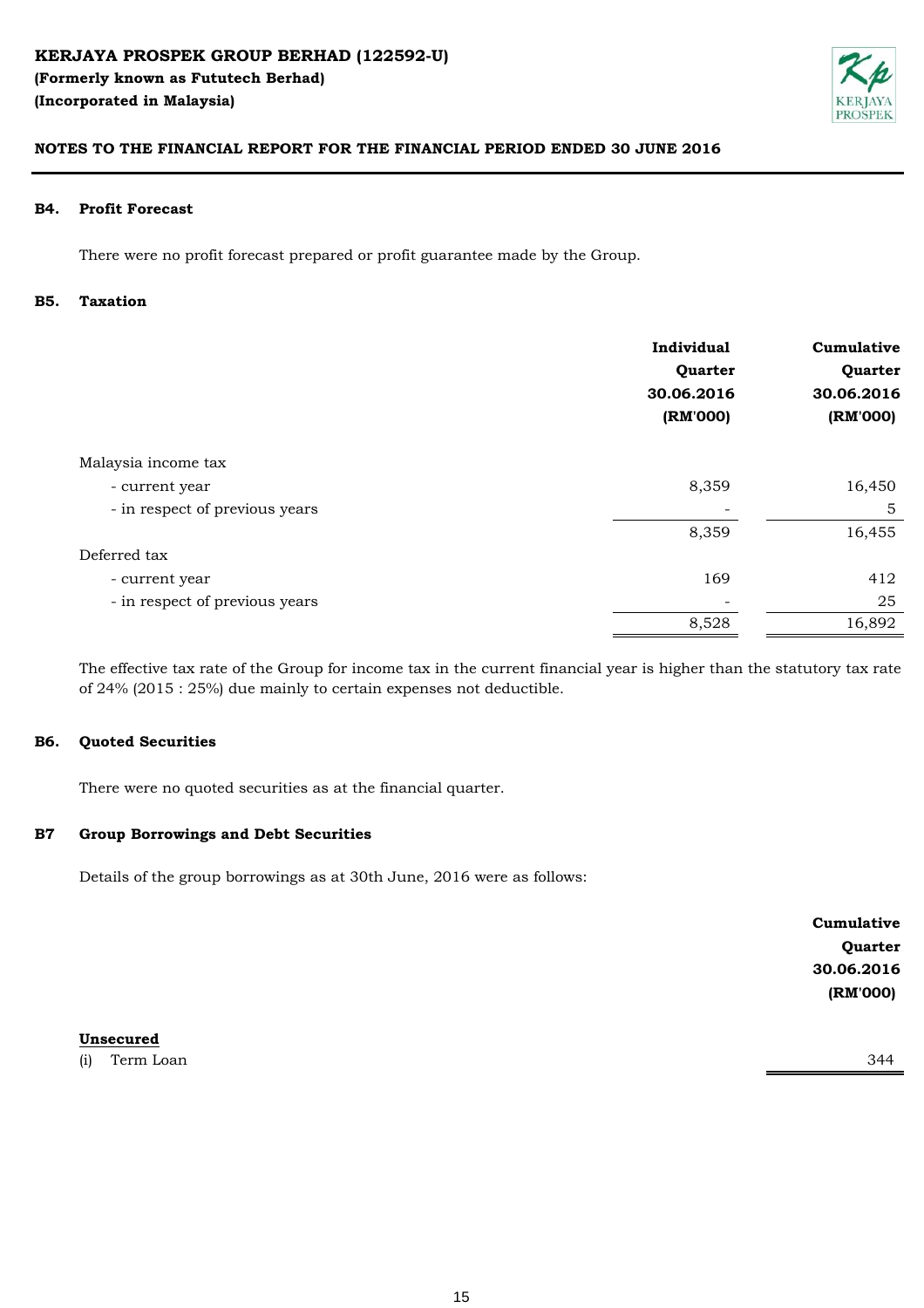

#### **B8. Status of Corporate Proposals Announced**

Saved as disclosed below, there is no other corporate proposals announced but pending completion as at the date of this report.

The Company had successfully placed out 40,000,000 and 60,000,000 new KPGB OS on 30th March, 2016 and 30th May, 2016 respectively, pursuant to the PP exercise. Total gross proceeds raised amounted to RM175.20 million. The gross proceeds will be utilised in the following manners:

|     | <b>Purposes</b>                                                                                                                                              | Proposed<br>utilisation<br>(RM'000) | Utilisation as<br>at 30.06.16<br>(RM'000) | <b>Balance</b><br>(RM'000) |
|-----|--------------------------------------------------------------------------------------------------------------------------------------------------------------|-------------------------------------|-------------------------------------------|----------------------------|
| (a) | Repayment of borrowings                                                                                                                                      | 55,200                              | 55,200                                    |                            |
| (b) | Defray the expenses in relation to Proposals<br>*Proposals, amongst others, refer to KPSB<br>Acquisition, PBSB Acquisition and proposed private<br>placement | 9,980                               | 9,980                                     |                            |
| (c) | Working Capital                                                                                                                                              | 110,020                             | 50,020                                    | 60,000                     |
|     |                                                                                                                                                              | 175,200                             | 115,200                                   | 60,000                     |

#### **B9. Changes in Material Litigation**

Saved as disclosed below, there were no pending material litigations for the Group as at the date of this report.

KPSB claimed against Lembaman Development Sdn. Bhd ("LDSB") for an outstanding contract sum of RM6,346,246.10 due and owing by LDSB to KPSB, for work done and completed by KPSB in relation to a project known as "Proposed Mixed Development (Tower A, B, C, D and Block W, X, Y) on Lots 3254, 3255 and 7722, Lebuhraya Thean Teik, Mukim 13, D.T.L. Penang. LDSB in return had filed a counterclaim against KPSB claiming for, inter alia, the amount of RM2,340,000.00 as liquidated and ascertained damages, total costs (to be assessed) incurred for making good defects, general damages and costs ("Counter Claim").

KPSB has on 16th April 2015 filed an Order 14 application (i.e. summary judgement) with the Court against LDSB, claiming for, inter alia, a sum of RM6,346,246.10, together with interest and costs. The court has fixed 15th January 2016 as case management pending settlement in view that the parties are in the midst of negotiations towards settlement.

On 4th May 2016, KPSB and LDSB have reached mutual agreement after negotiation being carried out that a total of RM6,386,000 will be the final settlement amount payable by LDSB to KPSB. KPSB has received the full settlement of total RM6,386,000 from LDSB via cheques on 21st July 2016. Upon clearance of the cheques, all the present legal proceedings have been withdrawn with no order as to costs and no liberty to file afresh.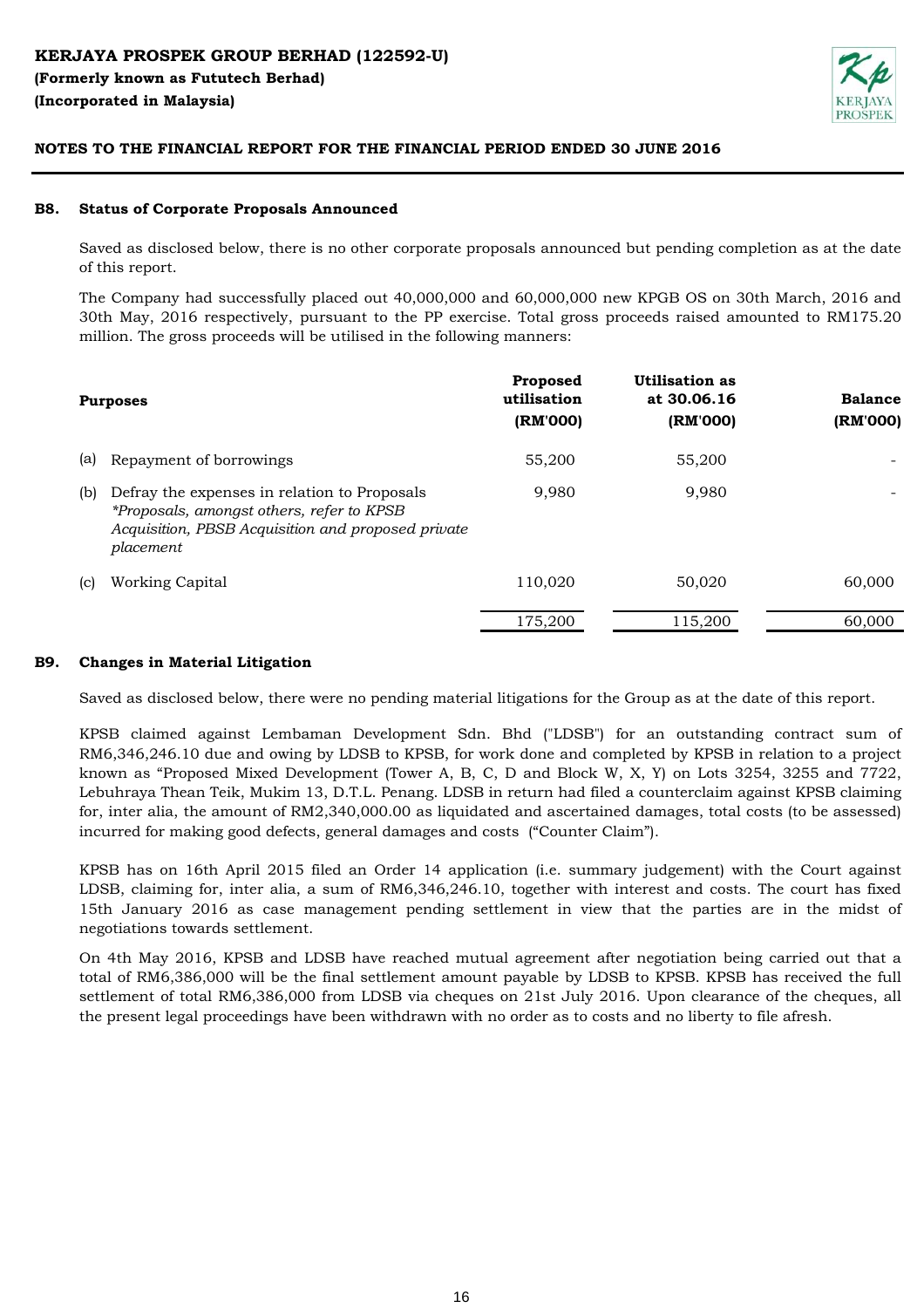

### **B10. Dividend**

No interim dividend has been declared for the current quarter under review.

On 19th July, 2016, the Board of Directors has approved a single-tier interim dividend of 8% per ordinary share (based on ordinary share of RM0.50 each), in respect of the current financial year ending 31 December 2016. The payment date of the said dividend amounted to approximately RM20.20 million has been set to be on 18th August, 2016.

### **B11. Derivatives and Fair Value Changes of Financial Liabilities**

- (a) There were no derivaties as at the current quarter under review.
- (b) The fair value changes arising from discounting future retention sum receivables and payables to present value for the current quarter under review has been accounted accordingly. The net fair value loss for the financial quarter amounted to approximately RM167,000.

#### **B12. Sales of unquoted investments and/or properties**

There were no sales of unquoted investments and/or properties as at current quarter under review.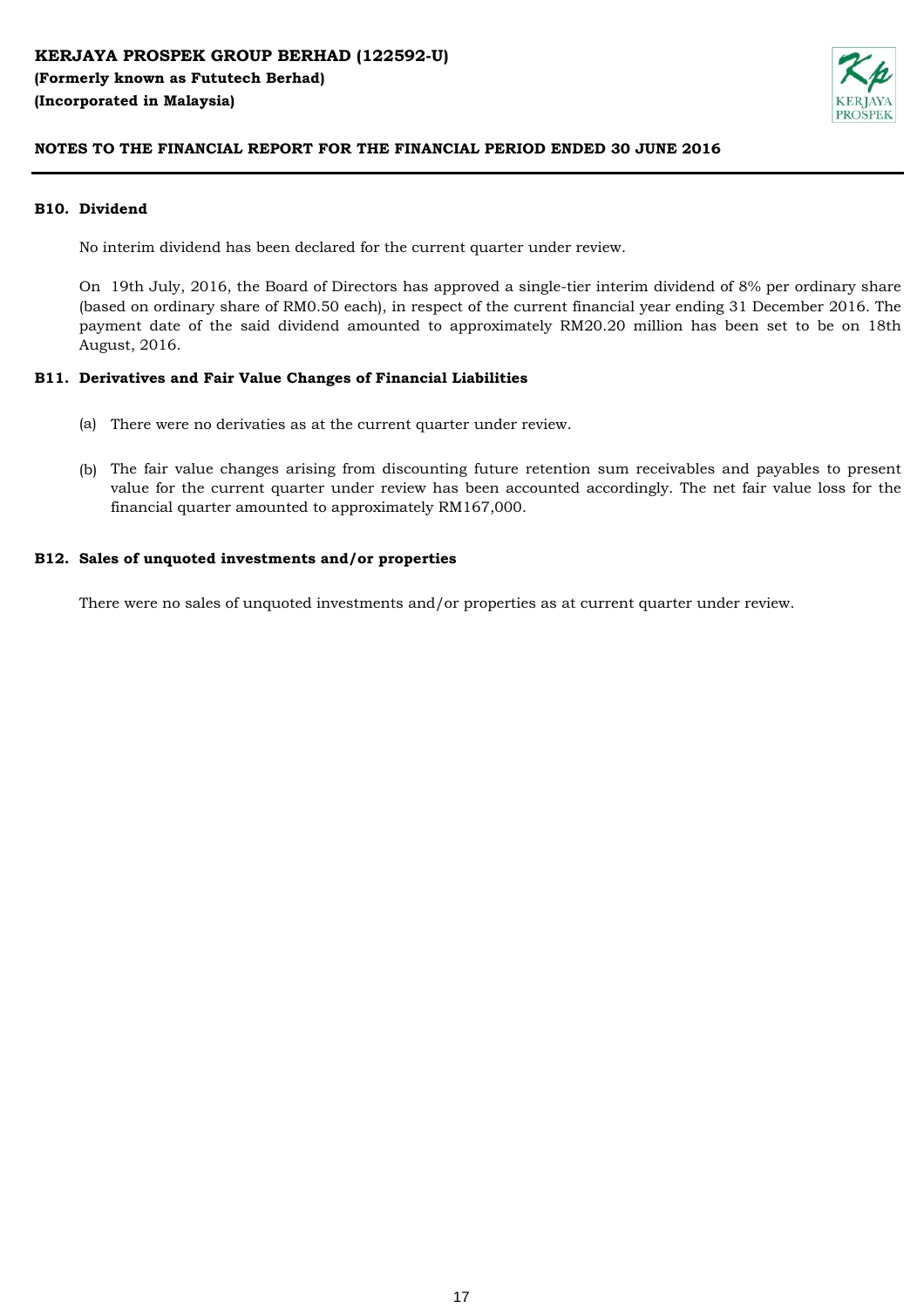

### **B13. Earnings Per Share**

|                                                                               | <b>Individual Quarter Ended</b> |            | <b>Cumulative Quarter Ended</b> |            |
|-------------------------------------------------------------------------------|---------------------------------|------------|---------------------------------|------------|
|                                                                               | 30.06.2016                      | 30.06.2015 | 30.06.2016                      | 30.06.2015 |
| <b>Earnings</b>                                                               |                                 |            |                                 |            |
| Profit attributable to owners of the Company (RM'000)                         | 24,584                          | 3,567      | 48,261                          | 7.239      |
| a) Basic                                                                      |                                 |            |                                 |            |
| Weighted average number of ordinary shares ('000)                             | 347,882                         | 90,737     | 234,716                         | 90,737     |
| Basic Profit per share attributable to equity holders<br>of the Company (Sen) | 7.07                            | 3.93       | 20.56                           | 7.98       |

# **b) Diluted**

For the purpose of calculating diluted earnings per share, the profit attributable to the equity holders of the Company and the weighted average number of ordinary shares issued during the year have been adjusted for the dilutive effects of all potential ordinary shares, i.e. exercise of warrants

| <b>Earnings</b>                                                                     | <b>Individual Quarter Ended</b> |            | <b>Cumulative Quarter Ended</b> |            |
|-------------------------------------------------------------------------------------|---------------------------------|------------|---------------------------------|------------|
|                                                                                     | 30.06.2016                      | 30.06.2015 | 30.06.2016                      | 30.06.2015 |
| Profit attributable to owners of the Company (RM'000)                               | 24,584                          | 3,567      | 48,261                          | 7,239      |
| Weighted average number of ordinary shares ('000)                                   | 347,882                         | $N/A^*$    | 234,716                         | $N/A^*$    |
| Effect of dilution of warrants ('000)                                               | 14,192                          | $N/A^*$    | 13,713                          | $N/A^*$    |
| Effect of dilution of RCPS ('000)                                                   | 33,345                          | $N/A^*$    | 33,345                          | $N/A^*$    |
| Adjusted weighted average number of ordinary shares<br>in issue and issuable ('000) | 395,419                         | $N/A^*$    | 281,774                         | $N/A^*$    |
| Diluted Profit per share attributable to equity<br>holders of the Company (Sen)     | 6.22                            | $N/A^*$    | 17.13                           | $N/A^*$    |

**\*** The outstanding warrants have been excluded from the computation of fully diluted earnings per shares as the exercise of warrants to ordinary shares would be anti-dilutive. There were no other transactions involving the potential dilution of ordinary shares outstanding.